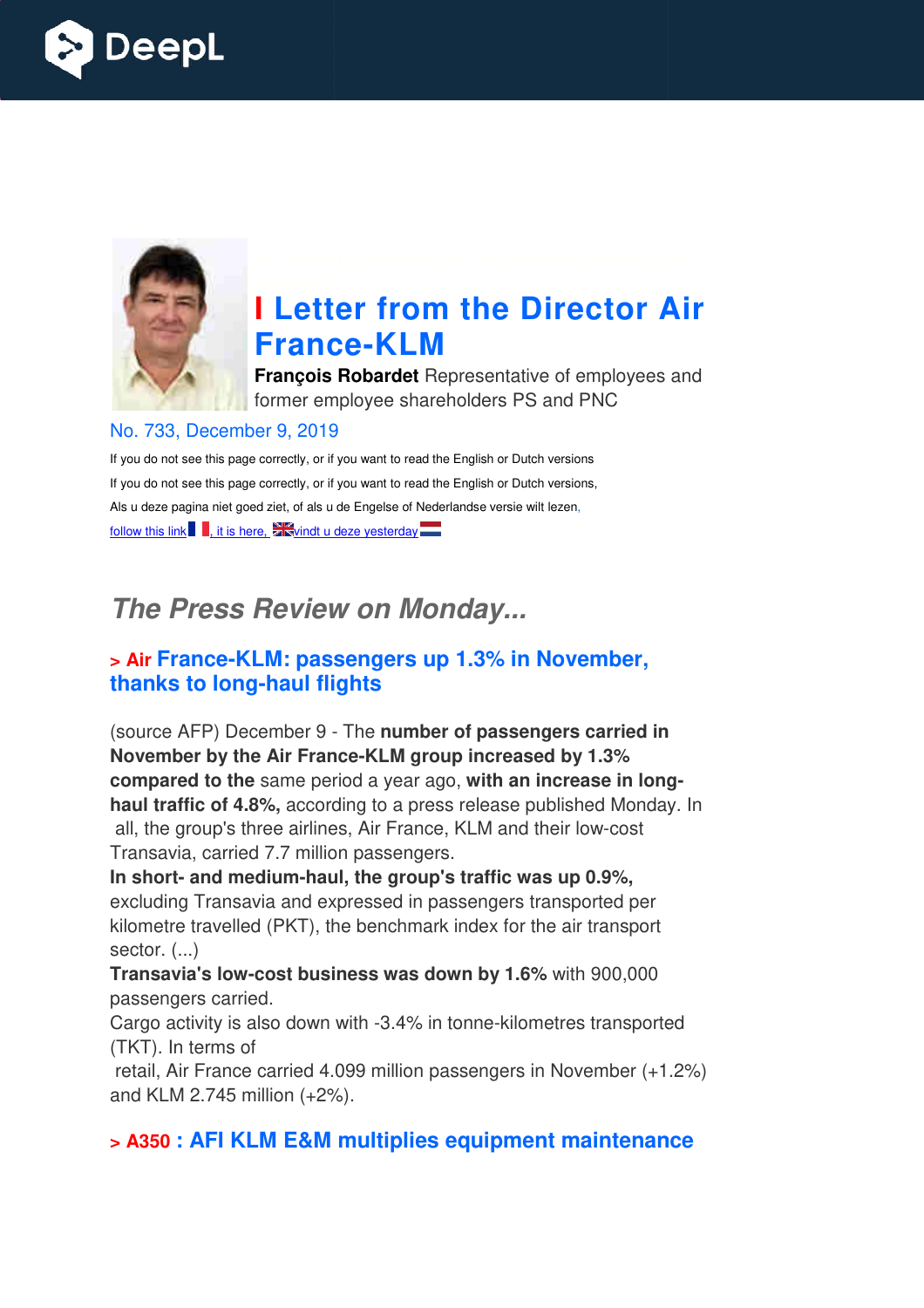#### **contracts**

(source Le Journal de l'Aviation) December 5 - Air France Industries KLM Engineering & Maintenance (AFI **KLM E&M)** has **just won a new long-term contract for the maintenance of A350 equipment.** This is **Fiji Airways**, which has just received its first A350-900 in mid-November on the two aircraft leased from DAE. (...) AFI KLM E&M has already boarded the equipment support of the A350s of Delta Airlines, three Chinese airlines including Sichuan Airlines and China Eastern, Thaï Airways, Air Caraïbes and Virgin Atlantic. **In total, nearly 170 Airbus A350s are supported**.

*My comment:* Of the 320 A350s already delivered by Airbus, nearly half are under contract with the maintenance branch of the Air France-KLM group.

Air France Industries KLM Engineering & Maintenance is the world's second largest equipment maintenance company for A350s.

#### **> Transavia[France] is developing in Montpellier**

(source Business Traveler) December 3 - **Transavia will open its first base in Montpellier** in **spring 2020.** Thanks to its two B737-800 aircraft with 189 seats, Transavia France will offer the inhabitants of the Montpellier region many exclusive destinations, particularly to the Mediterranean basin: Spain, Morocco, Tunisia, Portugal, Greece and Italy. **It will be the first low-cost company to open a base in this city. It will be Transavia's fourth base after Orly, Lyon and Nantes.** 

 Transavia yesterday unveiled the list of these 14 new destinations: Madrid, Seville, Athens, Heraklion, Agadir, Marrakech, Oujda, Faro, Lisbon, Djerba and Tunis. (...)

#### **> Transavia[Netherlands] sets up and opens nine destinations from Brussels airport**

(source news en) 4 December - The **Dutch airline Transavia will be offering** *flights* **from Brussels airport in** Belgium from the **end of March. The** 

airline will offer **nine destinations** and operate 28 flights per week. Transavia, which **mainly** offers destinations **in the Mediterranean**, hopes to attract passengers from northern France.

As of March 30, 2020, the company will offer nine destinations: Alicante and Ibiza in Spain, Verona in Italy, Corfu, Heraklion and Thessaloniki in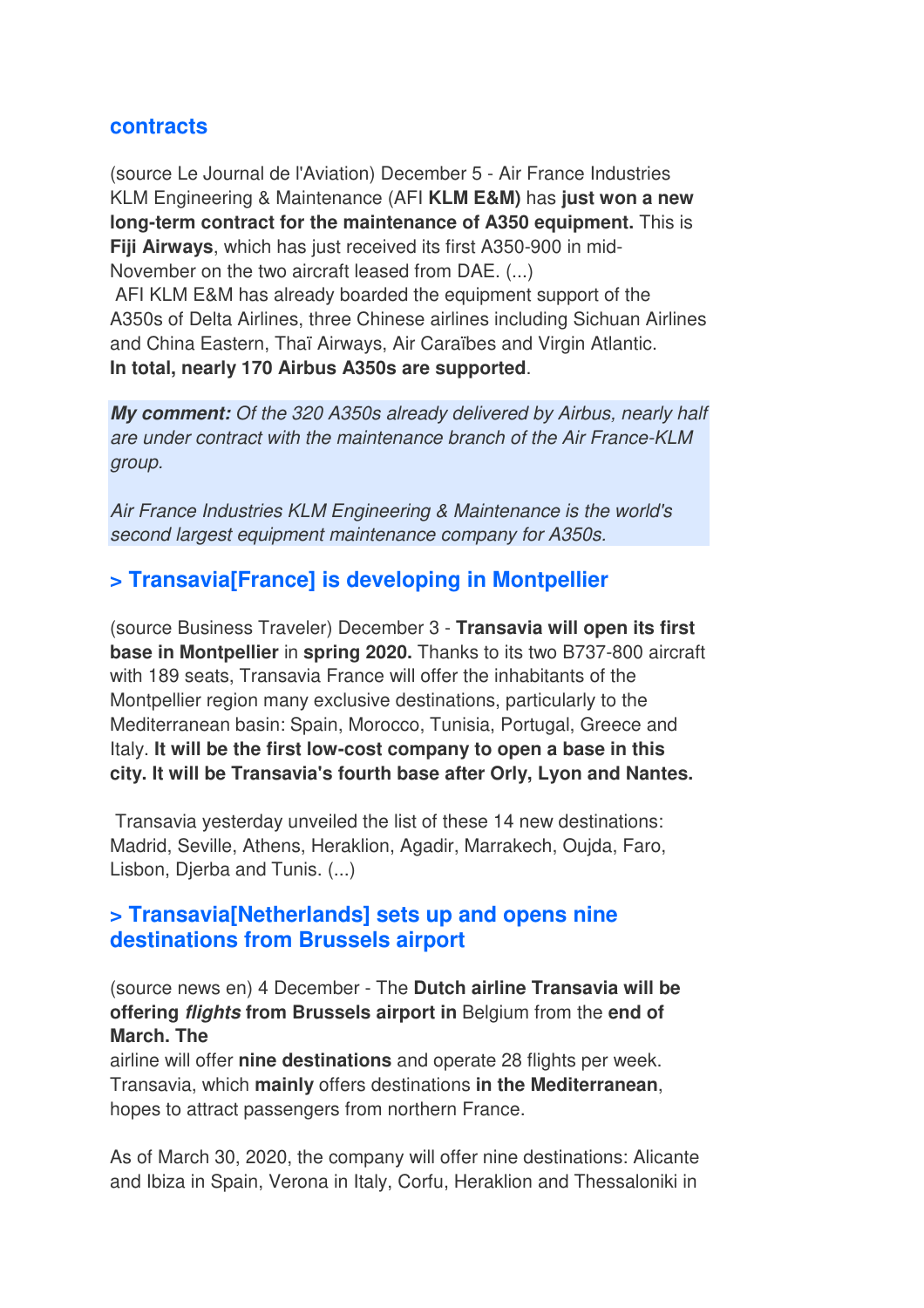Greece, Faro in Portugal, Tel Aviv in Israel and Agadir in Morocco. (...)

*My comment:* Transavia France and Transavia Netherlands are in a similar situation: their main base is located in a congested airport (Orly and Schiphol).

The French subsidiary has an advantage over its Dutch sister: it does not need to look abroad to open new bases.

#### **> Air France-KLM must refrain from boarding Virgin Atlantic**

(source Le Figaro) December 5 - **Air France-KLM's acquisition of a stake in Virgin Atlantic, the company 51% owned by Richard Branson, is no longer relevant.** The information, unveiled by La Tribune on 29 November, was confirmed on Wednesday by the Franco-Dutch group.

This project, announced more than two years ago, was the last step in a major operation. (...) At the time, Jean-Marc Janaillac, CEO of Air France-KLM, presented Virgin Atlantic's stake in the capital as a way of rebalancing the European group's weight against Delta in their transatlantic JV (a commercial partnership on the North American-European axis). "**Virgin had set this condition at the time to enter the transatlantic JV**," recalls a close friend of the case. This had been contractually agreed in May 2018. But, at a recent board meeting, Delta's representative indicated that Virgin no longer wanted to sell the planned 31%. »

On Wednesday, Air France-KLM presented the turnaround in a consensual way: "**Air France-KLM and Virgin considered that the acquisition of a stake in Virgin Atlantic was no longer necessary**, explains the group. They are discussing an agreement under which Air France-KLM will not take a stake in Virgin Atlantic, **without impacting Air France-KLM's position in the commercial JV combining Delta Airlines, Virgin Atlantic and Air France-KLM**. »

Richard Branson (...) explains that the green light given to the alliance in November by the American competition authorities led him to renounce the sale of the 31% "so that the family would continue to own the 51% of Virgin Atlantic". **This decision may seem like an opportunity for Air France-KLM to make savings**, whereas its management has presented a five-year plan that provides for 4 billion euros in investments[editor's note: per year].

But it raises questions about Delta's role, which is present without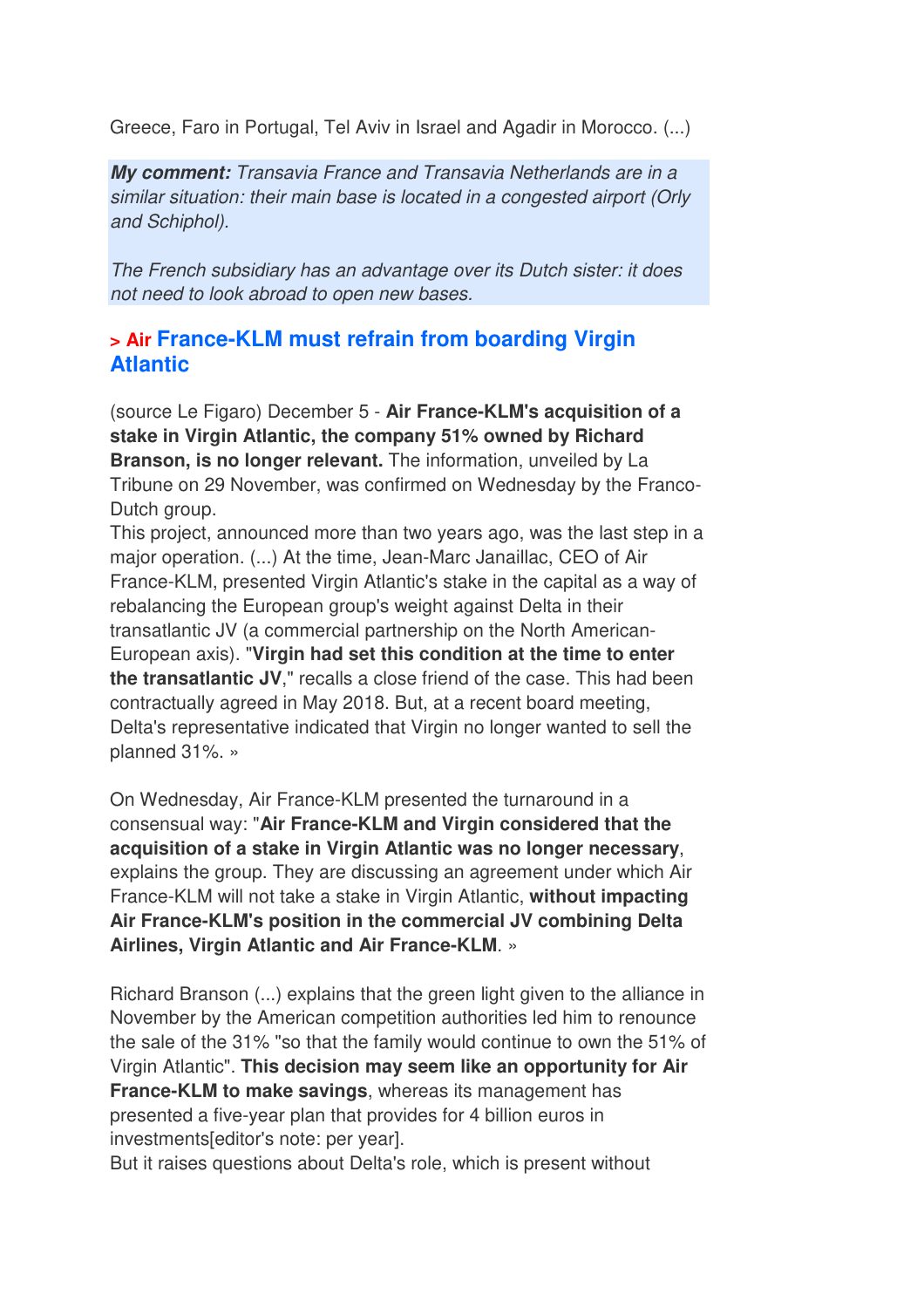counterbalancing the capital of its partners in the JV. Rather than forcing Virgin to respect the contract, he preferred to be satisfied with the proper functioning of the Transatlantic Alliance. The **flights combined in this JV represent a turnover of nearly 13 billion euros**. Virgin will open the doors of its London and Manchester hubs in January, in addition to Paris and Schiphol. The transatlantic JV represents 20% of Air France-KLM's revenue and 35% for Air France alone.

#### **> Alitalia, a permanent industrial crisis**

(source Le Temps) 8 December - On Monday 2 December, the **Italian government granted Alitalia a new deadline to find a buyer, until 31 May next, with a new bridge loan of 400 million euros** (...) after three years of extraordinary administration. (...)

The executive had to approve "urgent measures to ensure the continuity of the service", two years after Alitalia had already been allocated 900 million euros. Including interest on some 200 million euros of this first loan, **Italian taxpayers have spent one and a half billion euros on their airline since 2017**. (...)

 New liquidity became necessary when, despite seven postponements of the deadlines for submitting a bid, Alitalia did not find any buyers. (...)

**How does a company manage to lose hundreds of millions of euros since 2009 while being the first company on a healthy domestic market and second in Italy, behind Ryanair?** Poor management and the inability of successive governments to succeed one another relentlessly, observers replied. Since its privatisation, Alitalia has had to deal with no less than seven executives and as many politicians. (...)

**The company's historical error is to have opted for short- and medium-haul flights, abandoning long-haul flights**. Alitalia thus suffers from competition from low-cost railways in Europe and highspeed trains in Italy. In 2018, for example, 80% of passengers between Rome and Milan preferred rail when just over 10% chose the air route  $($ ...).

**This one could be saved by the European champion, Lufthansa, owner of Swiss among others**. (...) The company "would be part of a large group, taking advantage of strong positions in many European hubs, such as Zurich with Swiss for example," he explains. This would stop the bleeding of public funds. **But Lufthansa demands a break with the current management**." Like employees, for very different reasons, tired of being in a situation of permanent uncertainty.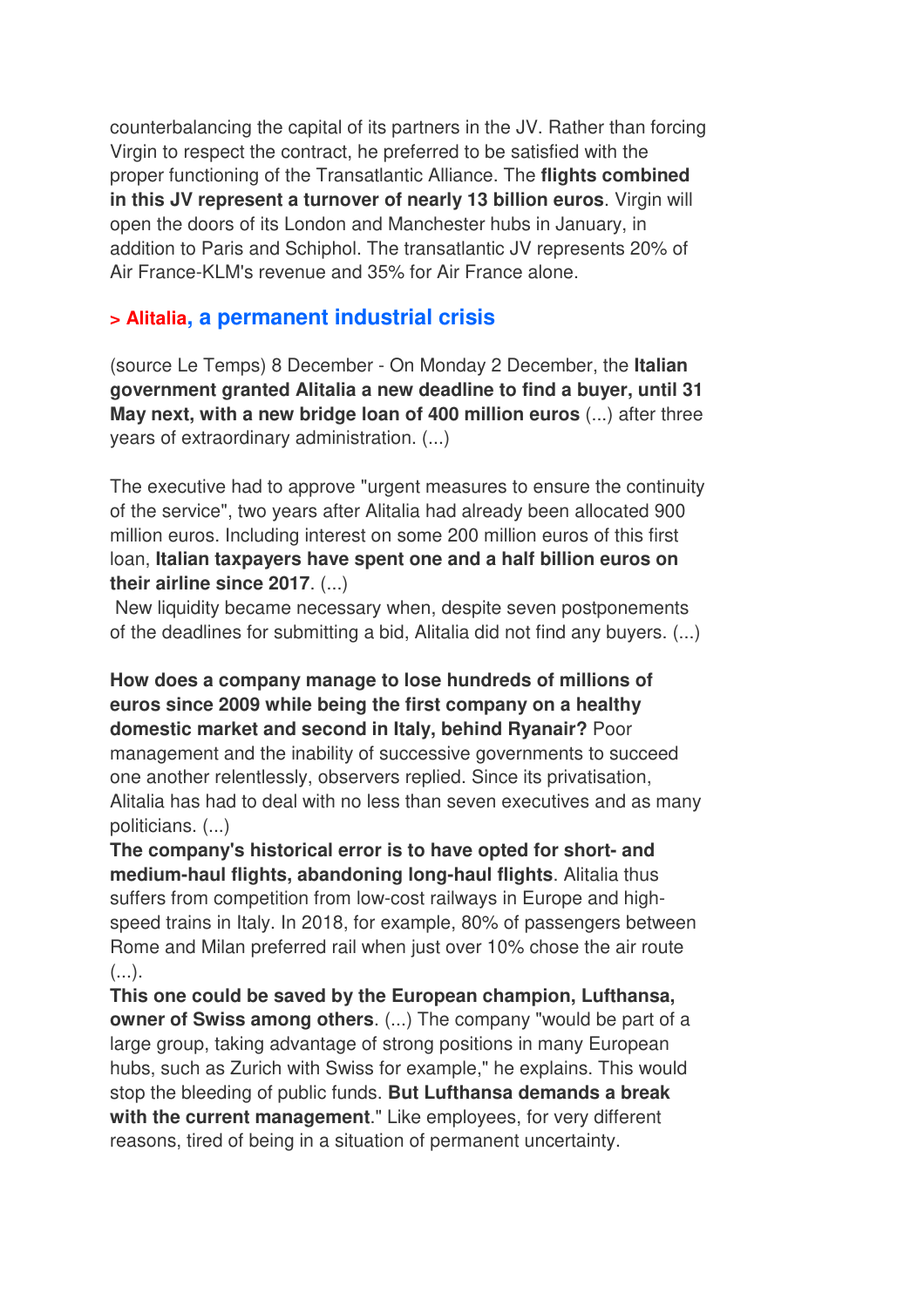*My comment: In* 2008-2009, when Air France-KLM invested in Alitalia, the CEO of the Jean-Cyril Spinetta group mentioned the difficulties of the Italian national airline: Alitalia could not continue to operate two hubs, one in Milan and one in Rome.

However, deleting a hub was election impossible.

Ten years later, the situation is bitter: the number of employees has risen from 19,000 to 12,500, Alitalia's financial situation has worsened, and Lufthansa is demanding 4,500 job cuts before considering a recovery process.

#### **> SAS needs aircraft with 120 to 150 seats and is working on an order**

(source Le Journal de l'Aviation) December 5 - **SAS is not satisfied with its annual report**. After suffering a drop of more than 60% in its operating and net results, the Scandinavian company regretted that it was unable to achieve only one of its three financial objectives for fiscal year 2019, **slowed down in the reorganisation of its activities by the rise in oil prices, the negative exchange rate effects and the strike by its pilots in April**. It has therefore decided to adopt new measures to make its model more effective. One of them will affect its fleet: the **company has identified a gap in its renewal planning, which concerns aircraft with 120 to 150 seats**. An order is planned in the short term.

According to the presentation made on 5 December, it could cover at least 25 aircraft, an assumption corresponding to the case where SAS decides to stabilise its fleet. (...)

**SAS is already well advanced in rationalising its fleet**. In 2011, it decided to replace its single-aisle aircraft (A320ceo and Boeing 737NG) with Airbus A320neo aircraft. (...)

If the path is straight and well defined for these 180-seat aircraft, SAS wants to cast doubt on its choice for the 120-150-seat segment. She emphasised that it will focus on the platform that guarantees the same benefits as a perfectly homogeneous fleet. **SAS opted for an all-Airbus fleet for its medium-haul network in** order to guarantee the stability of its operations, greater flexibility and optimal performance thanks to a reduction (in the long term, once the integration phase is over) in training costs, a reduction in reserve aircraft, a reduction in fuel consumption and a reduction in maintenance costs thanks to the rejuvenation of the aircraft.

In parallel, it has also entered into commitments on three A321LRs,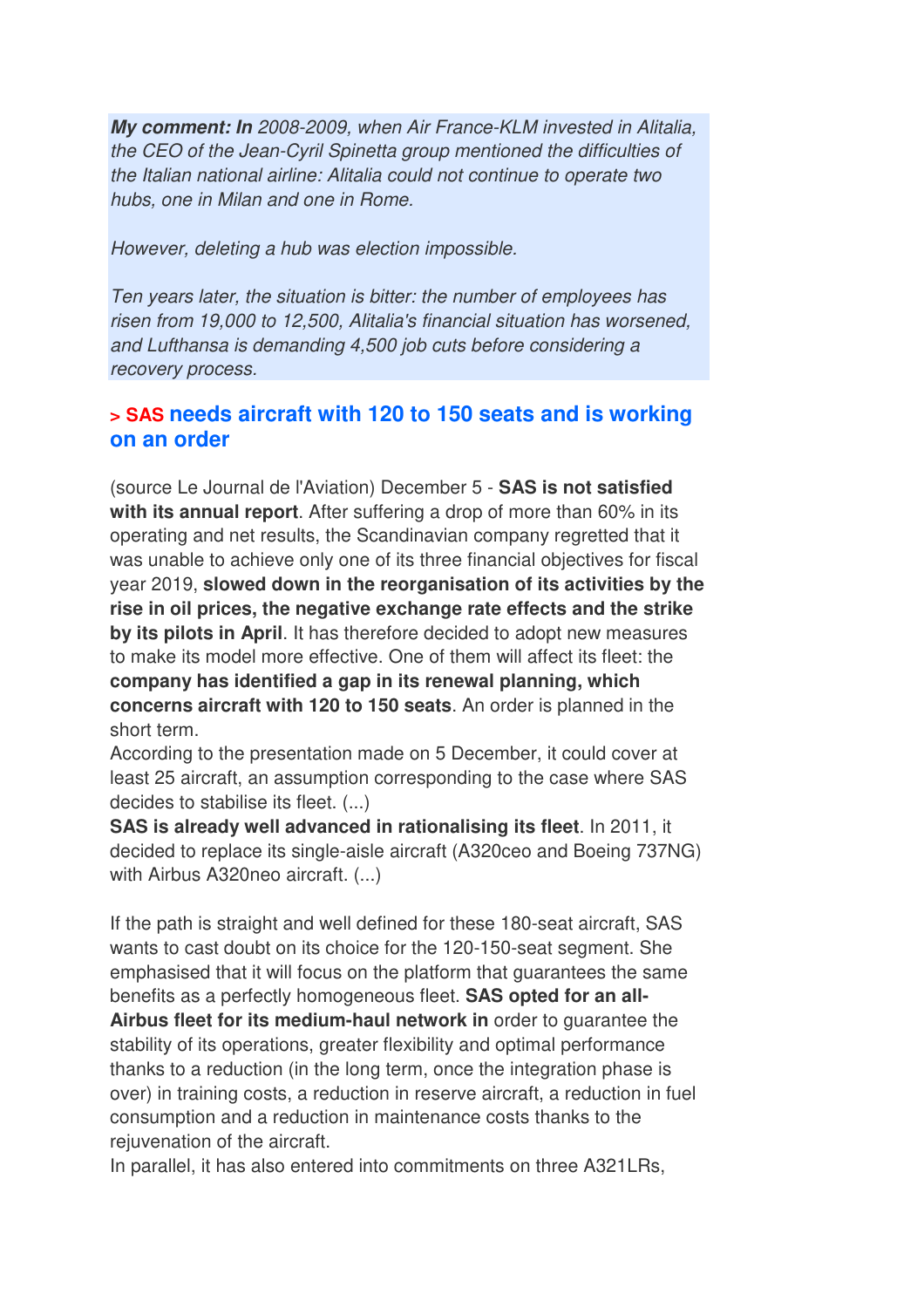acquired under lease, which (...) will modernise and expand the fleet currently composed of nine A330-300s and eight A340-300s, alongside the eight A350s it has ordered (...).

Currently, **SAS estimates that it has completed 34% of its fleet renewal program**.

*My comment: In 2018, SAS' turnover was €4.5 billion, with a net* income of  $\epsilon$ 67 million (1.5% of turnover).

Its drop in results in 2019 seems to be accelerating the process of renewing its fleet, which could eventually be all Airbus.

#### **> Norwegian is ready for the fight**

(source The Daily) December 6 - **The low-cost carrier Norwegian is now ready to compete with the main traditional airlines in Heathrow after obtaining six weekly slots at the London hub**. (...) So

 far, the airline has always concentrated its London operations at Gatwick Airport and the summer 2020 slots will be its first entry into Heathrow, where it will compete with major carriers such as British Airways, American Airlines, Virgin Atlantic and Delta among others. (...) In the meantime, **Norwegian has revealed that it will discontinue all long-haul flights from Sweden and Denmark as** of 29 March 2020 due to "global demand and commercial viability".

**The carrier also recently** announced its intention to enter into an interline agreement with US airline Jetblue after **unveiling its strategy to increase capacity on transatlantic flights from Gatwick** next summer, although it has reduced its services to the US from Ireland due to the flight ban on the Boeing 737 Max and low overall demand on these routes.

*My comment:* After almost going bankrupt last year, Norwegian decided to change its strategy from growth to profitability.

This is reflected in its recent decision: its subsidiary Norwegian Air Argentina (NAA), created in 2017, has just been sold to JetSMART Airlines, a small company that mainly serves Chile and Argentina.

#### **> Brazil: Air Europa signs with GOL**

(source Air Journal) December 6 - **Air Europa has signed a codeshare agreement with low-cost GOL** Transportes Aéreos, which will allow its passengers to fly via Sao Paulo, Recife, Salvador de Bahia and Fortaleza to over 20 other Brazilian cities.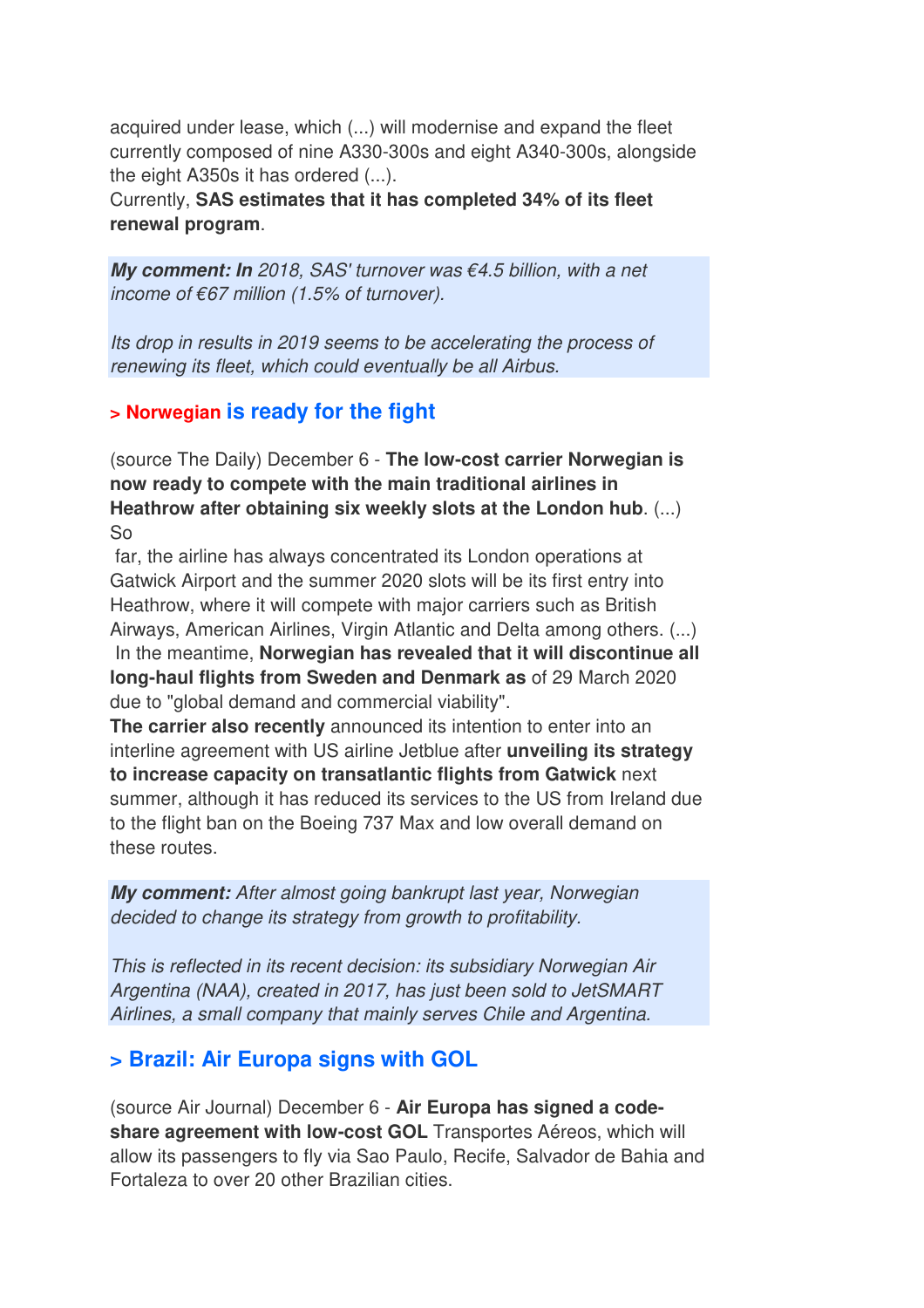From January 2020, **the Spanish private company being acquired by the IAG Group will be able to display its UX code on 78 domestic flights operated by the Brazilian low-cost flight specialist**, with whom it already had an interline agreement. (...)

 In addition to the members of the SkyTeam alliance, including Air France-KLM, Air Europa shares codes with Binter, Copa Airlines, Cubana de Aviacion Etihad Airways, Seaborne Airlines and Turkish Airlines; GOL has signed alliances with Air France and KLM, and has 14 codeshare agreements and more than 77 interline agreements.

*My comment:* Delta Airlines' acquisition of a stake in Latam (resulting in Delta Airlines' withdrawal from GOL) and Iberia's acquisition of Air Europa are awaiting validation by the ad hoc authorities

These two operations did not have any impact on the strengthening of the partnership between Gol and Air Europa.

#### **> Air France, Easyjet, Wizzair... How the slots from Aigle Azur to Orly were distributed**

(source La Tribune) December 5 - The **take-off and landing slots of the late Aigle Azur at Orly have been distributed**: HOP, Transavia, Lufthansa, Wizzair, Easyjet, Air Caraïbes, Corsair, La Compagnie and TAP Portugal are the lucky ones. (...) Cohor, the slot manager in France, announced it to the airlines on Thursday 5 December. As Orly airport has a maximum of 250,000 take-offs and landings per year, **these slots are rare and therefore extremely valuable**. (...) **The European regulation requires that slots be allocated half to companies already established at the airport and the other half to new entrants.** 

 (...) The seven daily flights reserved for new entrants have been allocated to the airlines (...) Lufthansa for two daily flights to Munich, HOP (Air France's regional subsidiary) for two daily flights also to Frankfurt, the growing Hungarian low-cost airline Wizz Air (so far present in Beauvais) for two daily flights, one to Sofia, the other to Budapest, and Easyjet UK for one daily flight to Glasgow. For the six daily flights reserved for the players already present at Orly, Air Caraïbes international, Corsair and Transavia (Air France's low-cost subsidiary) each obtained the equivalent of two flights per day. The remaining few "slots" have been distributed to the French carrier La Compagnie (3 flights per week, which will allow it to operate two flights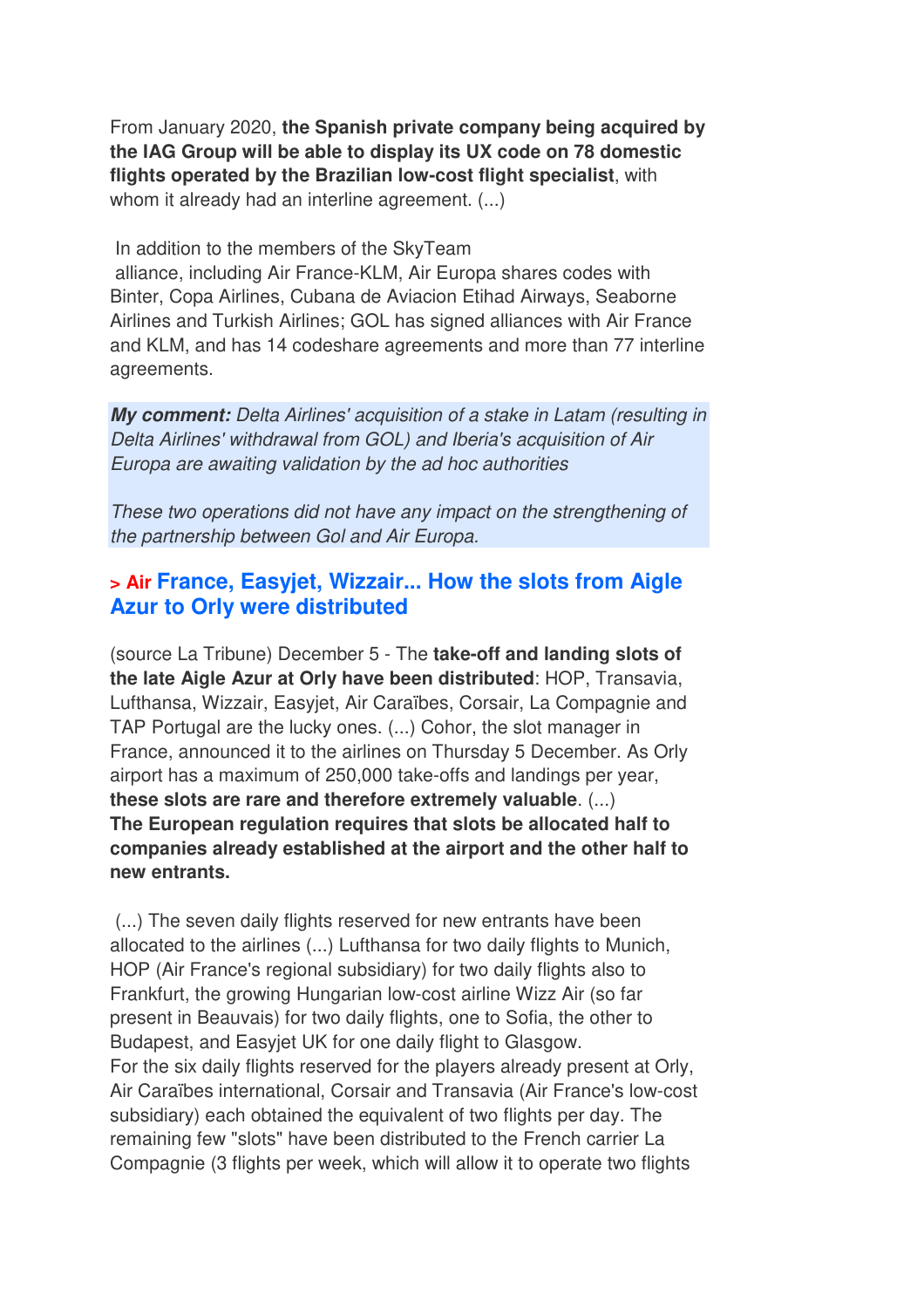per day to New York) and to TAP Air Portugal.

**At the same time, the Directorate General for Civil Aviation (DGAC) has distributed the slots reserved for public service obligation lines**. (...) It can be seen that Chalair has obtained less than 2000 slots

to serve Quimper, that Air France and Corsica have obtained slots to add weekly flights to Corsica and that the two Dubreuil Group companies, French Bee and Air Caraïbes have also received slots to add additional flights to Réunion and Cayenne. These two companies were the only ones on these routes that did not have any land use planning slots.

**In the end, the Air France group (HOP and Transavia) obtains 31% of the available slots, the foreign low-cost airlines (Wizz Air and Easyjet**) **23%** (and almost half of the slots reserved for new entrants, while the **French companies outside the Air France group obtain 31%** (and more than two-thirds of the slots reserved for companies already present at Orly).

While all these companies can be pleased, others are necessarily very disappointed. Starting with (...) Ryanair who, according to some sources, suffered from a poorly formulated dossier, Volotea and Vueling who obtained nothing (the latter two had also requested many destinations in Algeria). **Beyond Vueling, the whole IAG group (British Airways, Iberia, Aer Lingus, Vueling, Level) gets nothing. But he had been one of the beneficiaries during the previous distribution following the disappearance of Air Berlin** (...)

#### **> United opts for the Airbus A321XLR, in the absence of a Boeing NMA**

(source: Le Journal de l'Aviation) December 4 - **United Airlines** has just delivered a major blow to Boeing. The American company **has signed a firm order with Airbus for the acquisition of 50 A321XLR. The aircraft will be delivered from 2024 and will replace the 757-200 currently in service**. They will be used for transatlantic services from 2025 and will allow United to open new routes from its hubs on the east coast of the United States, Newark and Washington. **United currently operates 74 Boeing 757s, including 53 in version 200**. The company points out that this will be a "one for one" replacement - which will allow it to reduce the consumption of this part

of the fleet by 30%.

 For several years now, it has been looking for an alternative solution for its 757s, whose -200 models are approaching 25 years old. Very interested in the NMA (new midmarket airplane), which would also be a solution for the 767s, United had however warned Boeing in July (just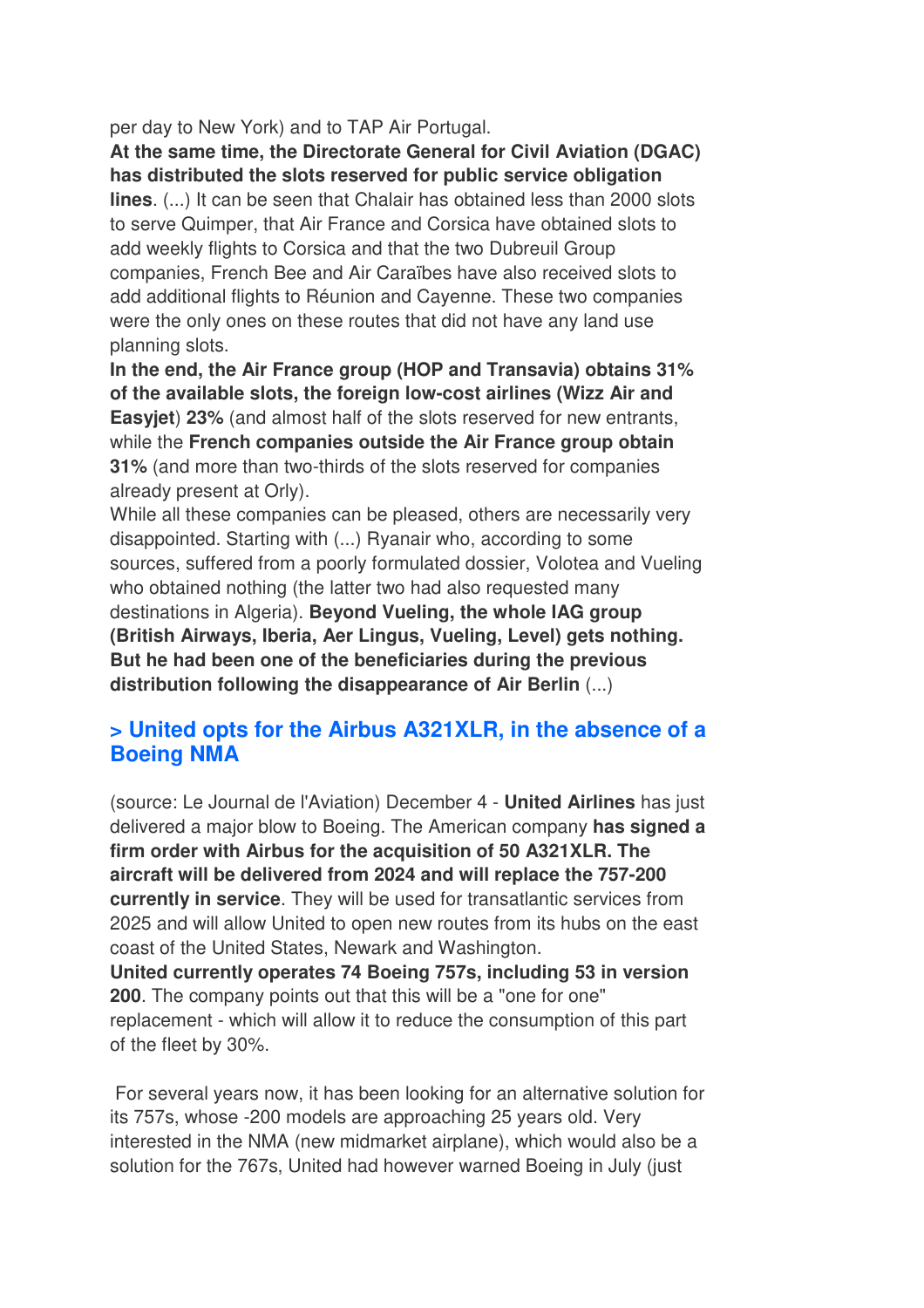after the launch of the XLR by Airbus) that it needed more visibility on an entry into service schedule and shortly before making a decision.  $(\ldots).$ 

**United is not a new operator for Airbus' single-aisle aircraft**: it operates nearly 180 aircraft, divided between A319 and A320, all ceo. They operate alongside a fleet of 344 Boeing 737s, fourteen of which are MAX 9 737s and have been grounded since March.

**However, this contract is not as brilliant as it seems. It is accompanied by a further five-year delay in the delivery of the A350-900s ordered by the company**. It was expecting 45 copies from 2022; they will not arrive until 2027. This is not the first time United has amended this agreement: initially covering 25 A350-900s in 2010 (with deliveries starting in 2016), it was expanded to 35 A350-1000s in 2013, which fell to 45 A350-900s in 2017. These devices are intended to replace part of the 55,777-200ERs in service, some of which reach 25 years of age.

*My comment:* Airlines that are interested in adding A350-900s to their fleets in the near future will be able to take advantage of United's order postponement.

#### **> Boeing 737 MAX: the truths of Safran boss Philippe Petitcolin**

(source Challenges) December 4 - Nine months after the 737 MAX was banned from flying, Safran skipper Philippe Petitcolin gave an update on the possible scenarios. (...) The

 big issue of 2020 is obviously the return in flight of the 737 MAX, of which Safran, with its partner GE, is the exclusive engine manufacturer. **When will the Boeing single-aisle aircraft fly again?** "Every month, the return to flight is postponed by a month," says Safran's CEO. There is always a possibility of it flying before Christmas, around December 20, but we have no certainty."

**Whatever the date of return in flight, the resumption of deliveries looks like a gigantic project**. "There are 380 MAX in fleet in airlines, and 380 to 400 in Boeing car parks. It will therefore be necessary to retrofit nearly 800 devices. **Catching up on deliveries will take time**." Boeing would have a maximum delivery capacity of 70 aircraft per month, which would allow it to lock about 30 aircraft per month in addition to the 42 that it continues to produce every month. At this rate, it **would take more than a year to deliver the parked MAXes**. What **if the flight ban continues**? **Boeing has not ruled out stopping production of the aircraft**. (...) "This is not our number one hypothesis,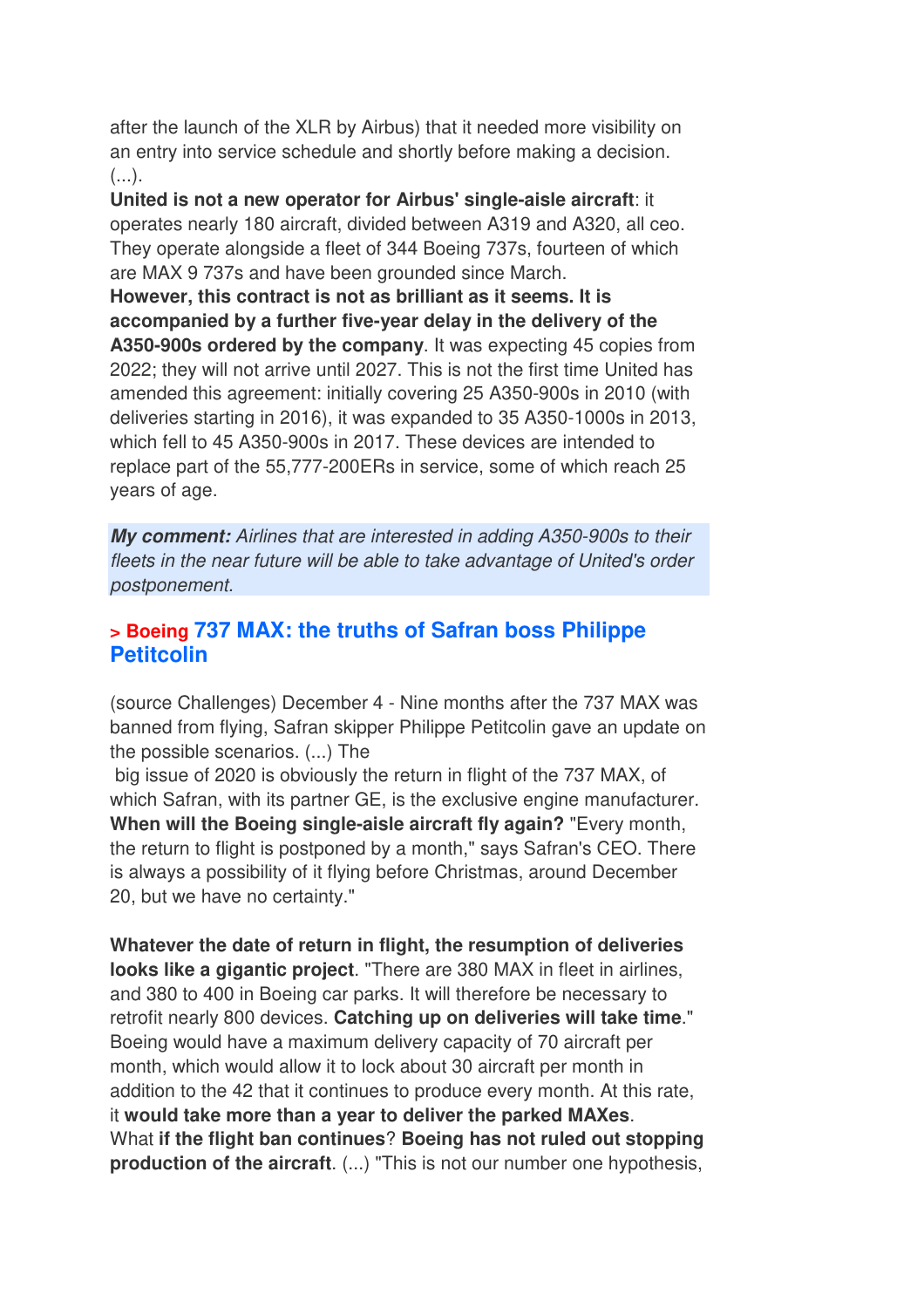but it is a scenario that we have to study, because everything can change very quickly," says Philippe Petitcolin. The MAX is strategic for Safran: Boeing having sold about 5,000 engines, the French group and its partner GE must deliver 10,000 engines, excluding spare engines. Safran's boss is still confident. "If Boeing does the job of getting back in flight right, things should get back in order fairly easily," he says. (...) Another possible scenario, unfortunate for Boeing, would be the early retirement of the 737 MAX... (...) In this case, I would see a launch in 2022 for entry into service in 2030." That is five years before the date of 2035, which has been mentioned so far for the future generation of single-aisle vehicles. "There would probably be an answer from Airbus within two years," says Safran's CEO. (...)

**If Boeing were to embark on a 100% new aircraft project to replace the MAX**, Safran and GE could offer it a more efficient engine than the current Leap. "Every 15 years, we achieve a fuel consumption gain of about 15%, or 1% per year on average," says Philippe Petitcolin. **We could therefore propose a more efficient engine by 5 to 10% than the current Leap." This is a significant improvement, but far from the 30% reduction in fuel consumption that Safran is aiming for in the next generation of single-aisle boats in 2035-2040.** 

**Boeing's New Midmarket Airplane (NMA) project, on the other hand, seems to be in limbo**. With this mid-range aircraft project, called the Boeing 797 by some, the American aircraft manufacturer wanted to develop a range of aircraft from 240 to 270 seats to fit between the 737 MAX and the long-haul 787. A segment estimated at between 4,000 and 5,000 devices over the next twenty years. Last April, Safran hoped to be selected, with its partner GE, to power the aircraft, but the MAX crisis put the project on hold. "We are still promised a selection of the engine manufacturer in the first half of 2020," says Philippe Petitcolin. Following the abandonment of Rolls-Royce, the GE-Safran team now has only one competitor, the American Pratt & Whitney. It remains to be seen whether Boeing will ever launch this aircraft: with the success of the Airbus A321XLR, 50 units of which were ordered this Wednesday morning by the American United, the market is being captured by the European aircraft manufacturer.

*My comment: The* reaction of Safran, supplier of the B737 MAX engine, is symptomatic of the opacity surrounding Boeing's work.

No one today is able to say whether the return to service of this aircraft will begin in the next few days, in three months,... or never.

This uncertainty is not likely to restore passenger confidence in the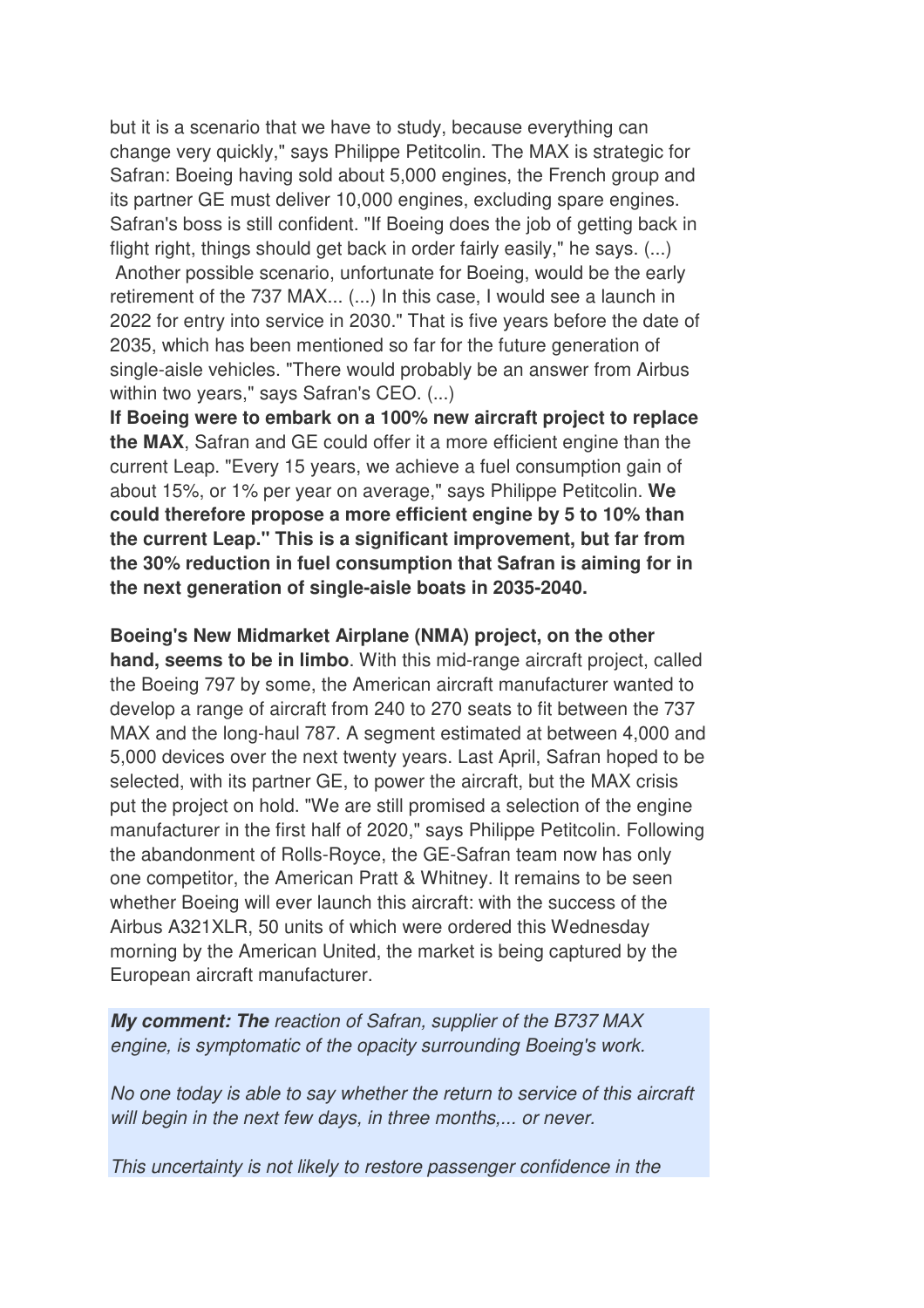## *End of the press review*

#### **> Follow-up to the referendum on the privatisation of Aéroports de Paris**

The consultation mechanism on the privatisation of the ADP group is open from 13 June to March 2020. To lead to a shared initiative referendum (RIP), it requires the signature of 4.7 million voters.

On the Internet, the consultation is signed on the website referendum.interieur.gouv fr

As of 9 December, when half of the signature deadline has passed, the consultation had collected 1,028,000 signatures, or 21.79% of the required signatures.

*My comment: As a* reminder, the consultation mechanism on the privatization of the ADP group concerns the following legislative proposal:

The development, operation and development of the Paris-Charles de Gaulle, Paris-Orly and Paris-Le Bourget aerodromes are a national public service within the meaning of the ninth paragraph of the preamble to the Constitution of 27 October 1946.

I would like to remind you of the next steps in the process:

1- At the end of the nine-month support period, the Constitutional Council will check whether the proposed law has the support of at least one-tenth of the voters registered on the electoral lists.

2- *If the proposed law has not been examined at least once by each of the two assemblies* (National Assembly and Senate) within six months of the publication in the Official Gazette of the Constitutional Council's decision declaring that the 10% voter threshold has been reached, the *President of the Republic shall submit it to a referendum.* 

**> No decision on the privatisation of ADP until the end of the referendum procedure, says Bruno Le Maire**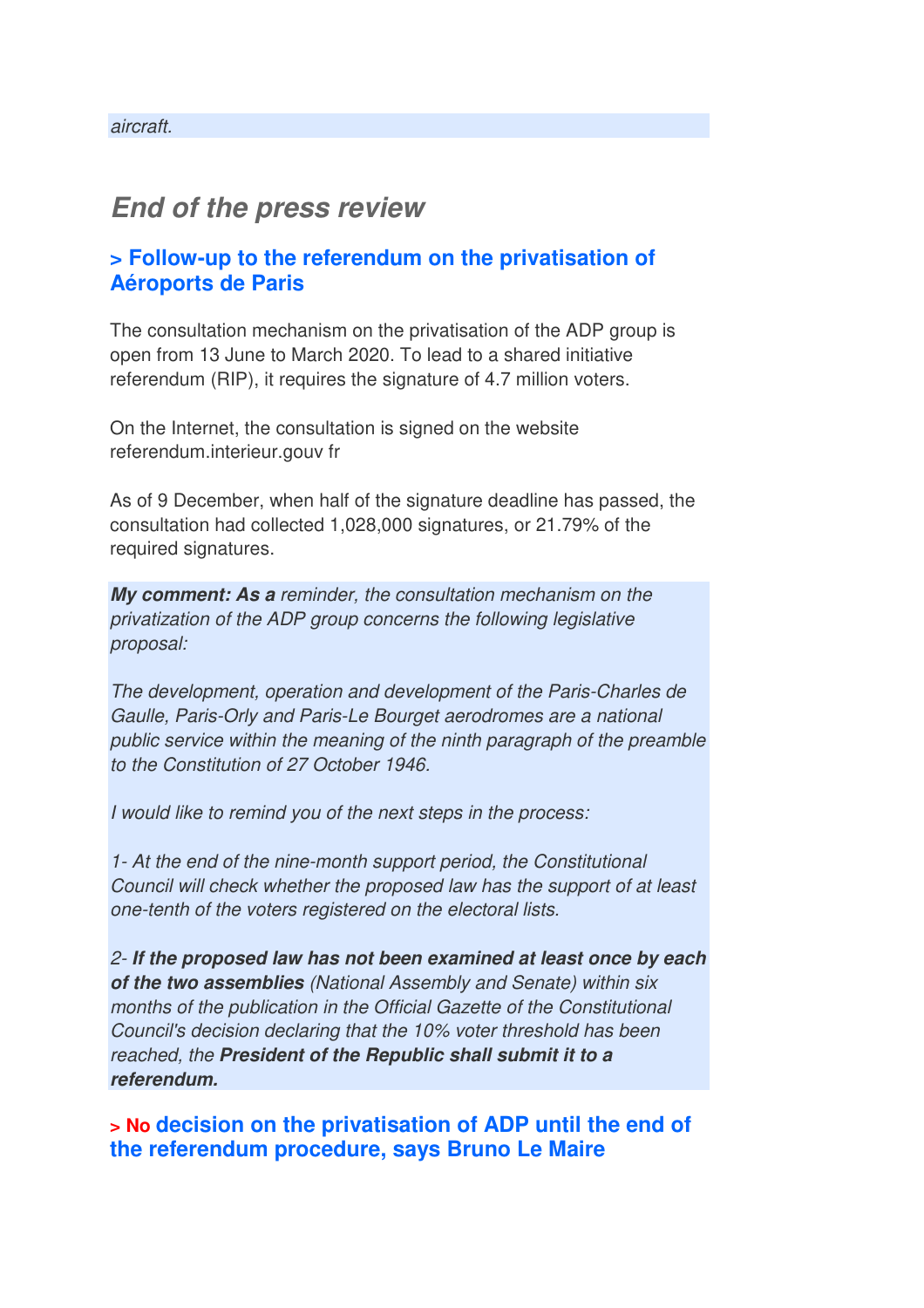(source Reuters) December 8 - The **government will not take any decision on the privatization of Aéroports de Paris until the end of the collection of signatures for the organization of a referendum**, Bruno Le Maire said Sunday on France 3.

This referendum project on the privatisation of ADP has collected more than one million signatures, according to a count published Wednesday by the Constitutional Council.

Emmanuel Macron said in April that he was in favour of lowering the threshold for a shared initiative referendum (RIP) to one million signatures.

**Bruno Le Maire nevertheless insisted on Sunday that the current legislation applied** and that this referendum proposal had to be signed by one tenth of the registered voters, or 4.7 million people, by mid-March to be successful.

# *End of the press review*

#### **> My comment on the evolution of the Air France-KLM share price**

**The Air France-KLM share is at €10.21 at the end of Monday 9 December. It is down by -2.20%.**

**The average (consensus) of analysts for the AF-KLM share is 11.07 euros**.

**The barrel of Brent oil** (North Sea) **is up from \$3 to \$64.**

#### **This indicative information does not in any way constitute an incentive to sell or solicit the purchase of Air France-KLM shares.**

You may react to this press review or provide me with any information or thoughts that may help me to better manage my role as a director of the Air France-KLM group.

#### **You can ask me, by return, any questions about the Air France-KLM group or employee share ownership....**

See you soon.

To find the latest press reviews on Monday, it's here

### **If you enjoy this press review, circulate it.**

New readers will be able to receive it by providing me with the email